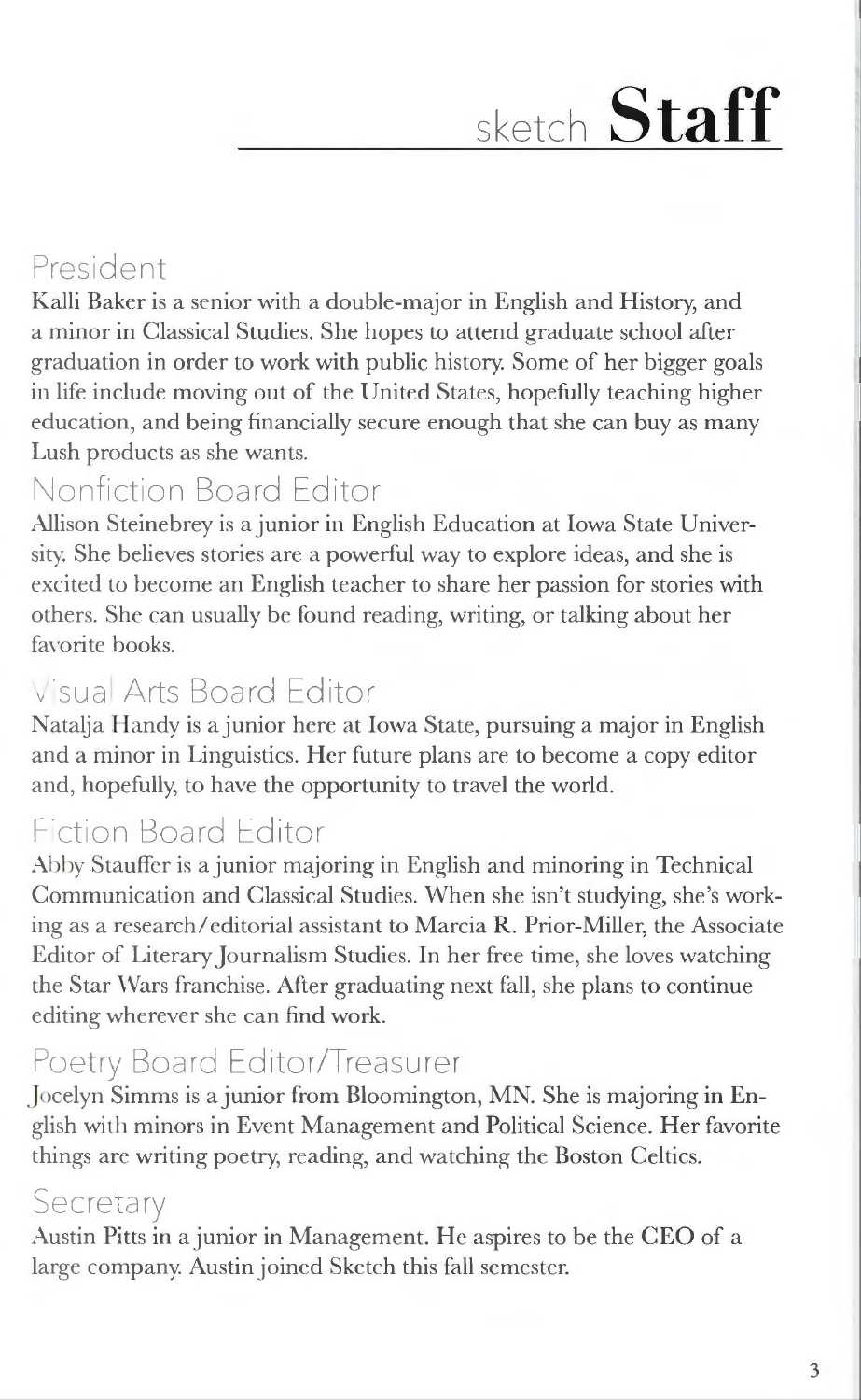# sketch **Staff**

## Head Designer

Margaret Zehr is a senior in Technical Communication with a minor in History. She is hoping to move to one of the coasts or back to Ireland when she graduates. She spends her days reading and playing with her dog, Finn.

### Assistant Designer

Sarah Jean Walsh is a junior in Graphic Design here at Iowa State. Her hobbies include eating pizza, sleeping, and screen printing. Her aspirations after college are to find the absolute best pizza joint and to also open up her own design studio. Words she lives by: design like you give a damn.

#### Members

Grace Chapman is a double major in English and Environmental Studies with a minor in Technical Communications. She thoroughly enjoys the great outdoors, coffee, a good book, and spending time with friends. After graduation, she plans on taking a year off to travel abroad before starting graduate school.

Isaac Sinclair is an English major with a minor in Technical Communications. He loves to write, spend time with family and friends, and drink Arnold Palmer.

Caroline Roberts is a Design major with two minors in \\!omen and Gender Studies and Spanish. Aside from academics, she is an avid Wes Anderson film devotee, obnoxious vegetarian, and terrible guitar player. After graduation, Caroline plans on attending graduate school before opening an art studio in Uptown Minneapolis.

Tia Saddler is a first-year hailing from Minnesota. She has a double major in English (not education) and Women Studies. Tia enjoys reading, coloring, and watching Netflix, and hopes to be a part of Sketch for years to come.